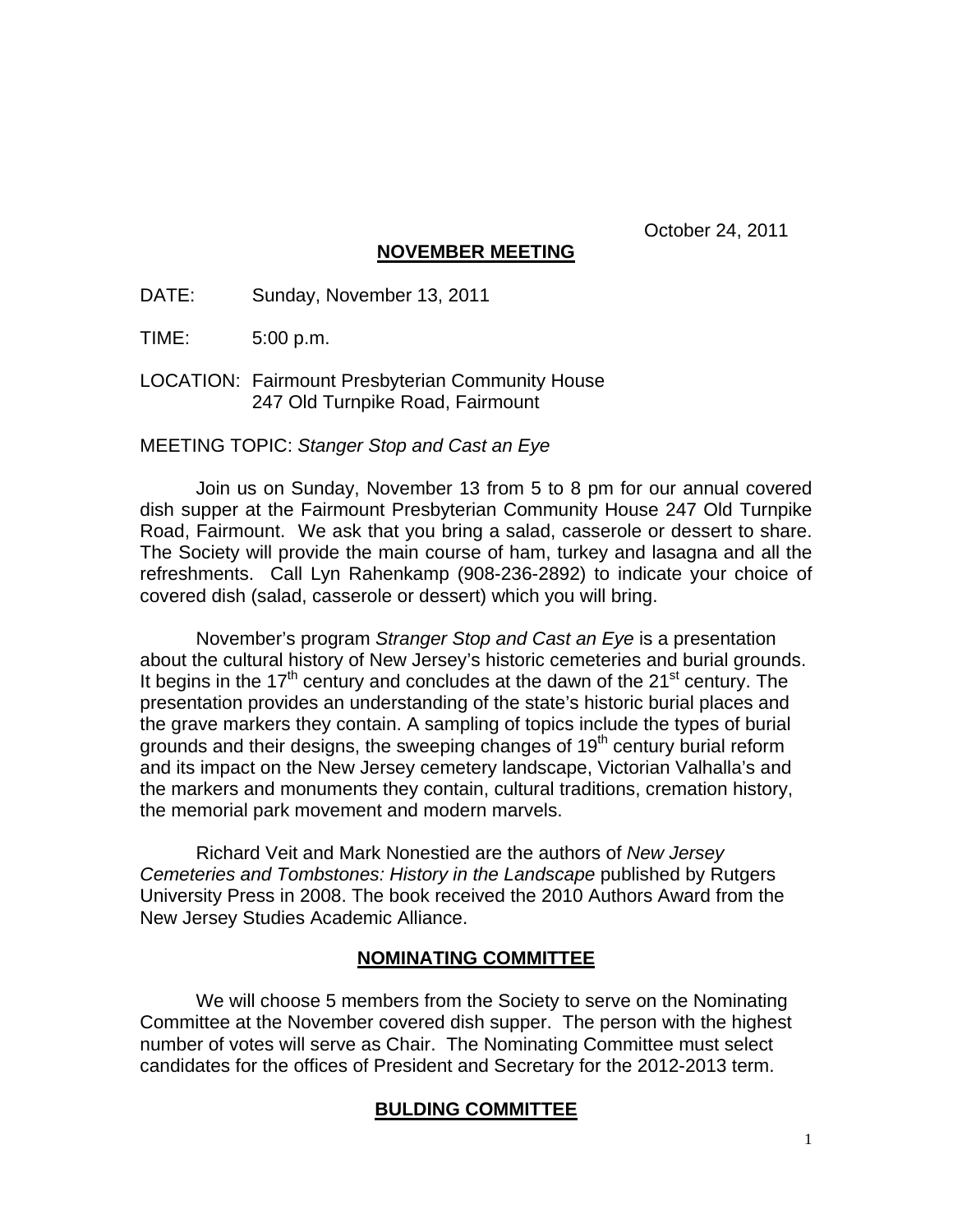There has been some misinformation regarding our pursuit of a building following an article which appeared in the *Hunterdon Democrat*. Several members have thought that we have ended our endeavor to purchase the old fire house on James Street in Oldwick.

We were simultaneously in discussion with the Township about leasing an unused garage also on James Street. Zoning limits the use of the garage to storage only and we contemplated using it for that purpose. However, when the Township advised that the long term lease would require the Society to replace the roof and perform all future maintenance, we advised the Township that we could not justify spending an estimated \$7,500 of Society funds for a new roof on a building that merely provided additional storage. Thus, the newspaper reported that the consideration of the garage lease was withdrawn by the Township.

Endeavors continue to purchase the old James Street fire house. A leaking underground oil tank has delayed progress. The fire company is dealing with the matter responsibly and the Society has no binding agreement or exposure at this time. We will proceed when a clean bill of health can be rendered on the site.

## **WORK DAYS**

Saturday, November 12 Saturday, November 19 Saturday, December 10

All from 9 am to Noon. If you can lend a couple of hours we need you. Please call ahead to Headquarters to let us know if you can help.

# **8th ANNUAL CHRISTMAS ANTIQUE SHOW**

The Christmas Antique Show will be held at the Old Turnpike School, Route 517, Fairmount, on Saturday, December 3rd from 10 a.m. to 5 p.m. and Sunday, December  $4<sup>th</sup>$  from 11 a.m. to 4 p.m. The management of this show consists of Ellen Katona and Bob Lutz. They are now enjoying their  $8<sup>th</sup>$  year of successful shows for the Tewksbury Historical Society and will showcase 55 quality dealers. The chair of the show is Lyn Rahenkamp.

The admission is \$7.00 per person or \$6.00 with card available from the Society.

We need volunteers to help the dealers transport their antiques into the school on Friday evening, December 2<sup>nd</sup> beginning at 5 pm and with parking on Saturday from 9 am to 1 pm. If you can lend a couple of hours please call Lyn at 908-236-2892.